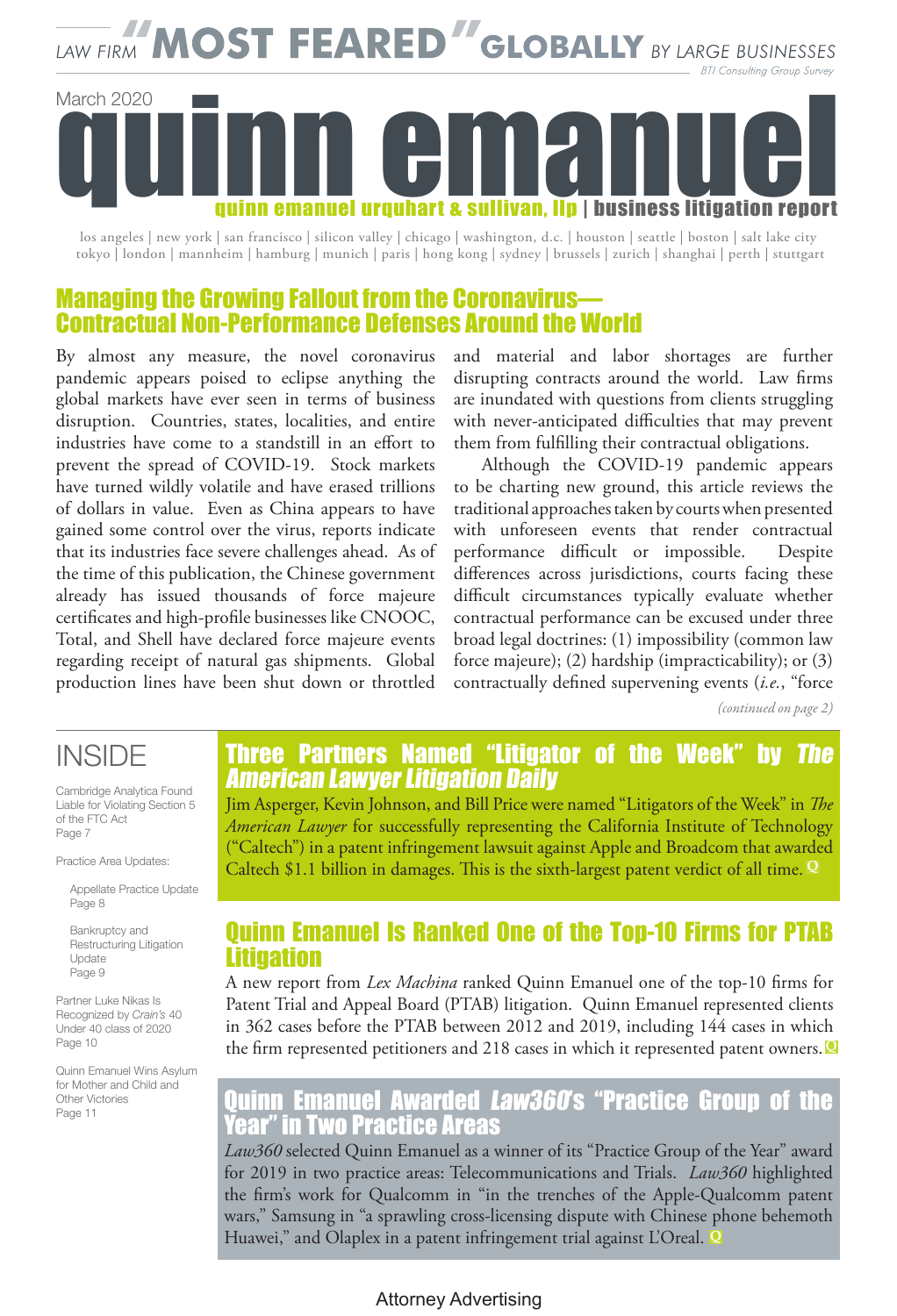majeure" or "vis major" contractual clauses). This article explains how each of these doctrines has been applied under various civil law and common law regimes.

#### **I. Impossibility Defenses**

The term force majeure (force major, equivalent to *vis major* in Latin) is a French term that was incorporated into the original Napoleonic Civil Code. Today, in both civil law and common law systems, force majeure is a defense to a breach of contract action that excuses a party from its contractual obligations because performance has been rendered impossible. The following discussion addresses how various code-based and common law jurisdictions address and evaluate force majeure and similar impossibility defenses.

**French Law**. In the French civil code, force majeure is defined as a contractual excuse when unforeseen events prevent performance. Specifically, Article 1218 of the French Civil Code provides:

In contractual matters, there is force majeure where an event beyond the control of the obligor, which could not reasonably have been foreseen at the time of the conclusion of the contract and whose effects could not be avoided by appropriate measures, prevents performance of his obligation by the obligor.

If the prevention is temporary, performance of the obligation is suspended unless the delay which results justifies termination of the contract. If the prevention is permanent, the contract is terminated by operation of law and the parties are discharged from their obligations ...

When interpreting Article 1218, French courts have rarely found that an epidemic event is sufficient to invoke a force majeure defense. For example, in 1998, a French court held (CA Paris, Sept. 25, 1998, 1996/08159) that a minor plague epidemic did not constitute force majeure because a preventive treatment was available. The same court, however, held that the 2013 Ebola epidemic could constitute force majeure (CA Paris, Mar. 17, 2016, 15/04263), but only if nonperformance was a direct result of the epidemic. And a separate French court held that a chikungunya virus epidemic in the French Caribbean did not constitute force majeure because the disease was widely known and non-lethal (CA Basse-Terre, Dec. 17, 2018, n°17/00739).

The current pandemic, however, appears to be readily distinguishable from the epidemics at issue in these cases. Unlike the plague or chikungunya, the coronavirus is new, fast spreading, potentially lethal, and has no known cure. For those reasons, the French government already has declared the coronavirus outbreak a force majeure event for government contracts.

**German Law.** Section 275 of the German Civil Code codifies force majeure principles and states: "A claim for performance is excluded to the extent that performance is impossible for the obligor or for any other person."

Under German law, a force majeure event only excuses performance of contractual obligations where circumstances beyond the parties' control have permanently rendered performance impossible. Temporary impediments to contractual performance, which could be removed prior to the deadline for performance, do not excuse a party from performing its obligations. German courts scrutinize the facts of each case to determine if an unexpected event has permanently rendered performance impossible.

**Chinese Law**. Under Chinese law, force majeure principles have been recognized and codified under the term *bu ke kangli* in the General Principles of Civil Law and Contract Law. The main Contract Law provisions are:

#### **Article 117**

If a contract cannot be fulfilled due to force majeure, the obligations may be exempted in whole or in part depending on the impact of the force majeure, unless laws provide otherwise. If the force majeure occurs after a delayed fulfillment, the obligations of the party concerned may not be exempted.

Force majeure as used herein means objective situations which cannot be foreseen, avoided or overcome.

#### **Article 118**

Either party that is unable to fulfill the contract due to force majeure shall notify the other party in time in order to reduce losses possibly inflicted to the other party, and shall provide evidence thereof within a reasonable period of time.

The SARS epidemic that began in 2002 presented Chinese courts with myriad *bu ke kangli* claims. Courts in Beijing and Guangdong instructed trial courts to apply the *bu ke kangli* doctrine to epidemic-related disruptions when: (1) the parties entered the disputed contract before the epidemic arose (such that it was unforeseeable); and (2) the epidemic's supervening effects did not occur after an inexcusable delay in contractual performance. In 2003, the Chinese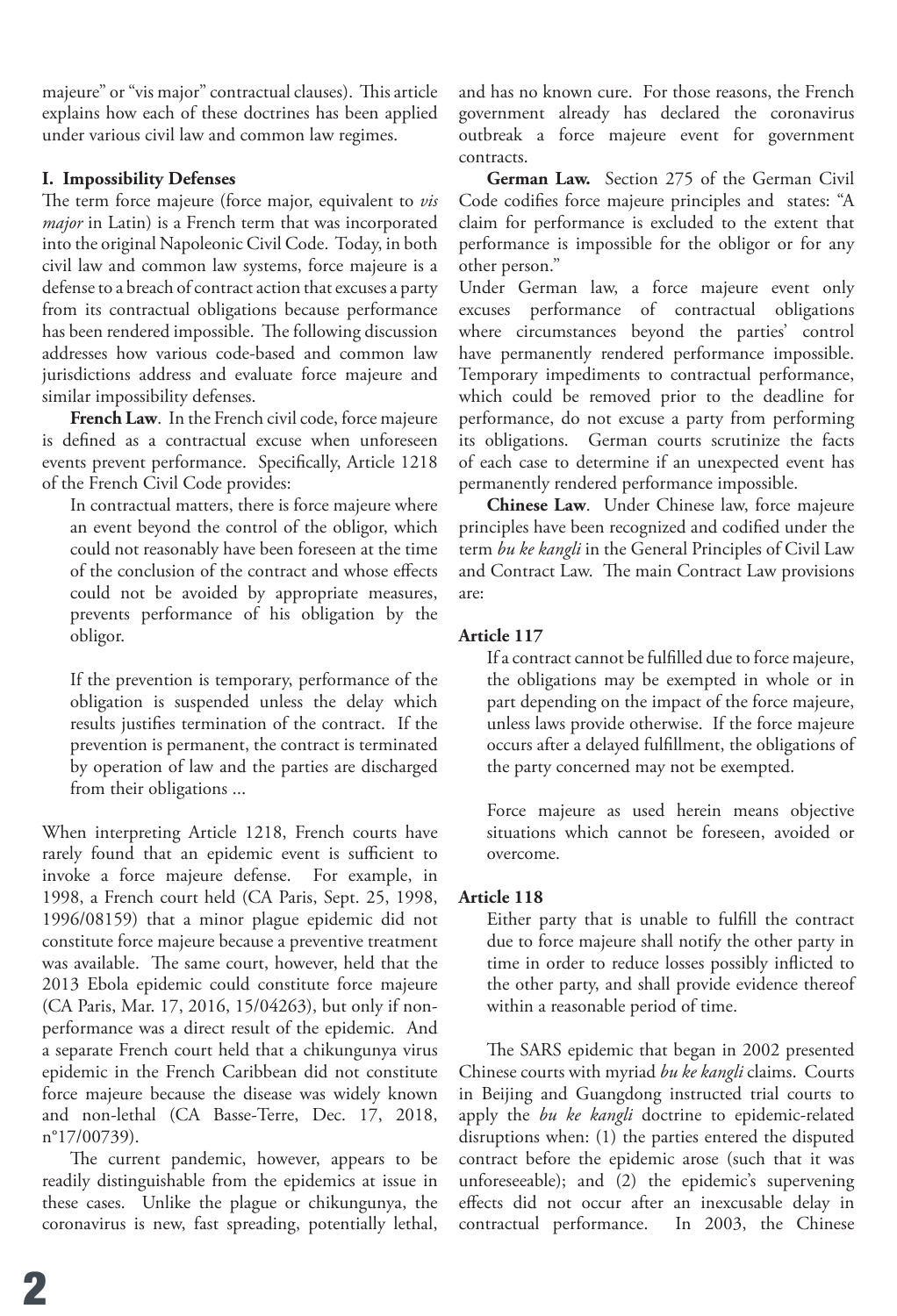Supreme Court instructed lower courts to apply the *bu ke kangli* doctrine any time a party is unable perform its contractual obligations due to measures adopted by the government to address an epidemic.

On February 7, 2020, the Fangshan District Court in Beijing issued a release recommending that courts follow the Chinese Supreme Court's 2003 guidance when evaluating contracts affected by the coronavirus pandemic. The District Court noted, however, that non-performance caused by negligence on the part of the non-performing party should not be excused.

**UN Convention on Contracts**. The United States, China, and 91 other countries have adopted the United Nation's Convention on Contracts for the International Sale of Goods (CISG). The CISG commonly is the default law governing contracts with Chinese parties concerning the international sale of goods, and it contains what is widely recognized as an impossibility defense. Specifically, Article 79 of the CISG states in relevant part:

(1) A party is not liable for a failure to perform any of his obligations if he proves that the failure was due to an impediment beyond his control and that he could not reasonably be expected to have taken the impediment into account at the time of the conclusion of the contract or to have avoided or overcome it or its consequences.

\* \* \*

(3) The exemption provided by this article has effect for the period during which the impediment exists. (4) The party who fails to perform must give notice to the other party of the impediment and its effect on his ability to perform. If the notice is not received by the other party within a reasonable time after the party who fails to perform knew or ought to have known of the impediment, he is liable for damages resulting from such non-receipt.

The protections available under Article 79 of the CISG are generally considered to be equivalent to force majeure under French law. When litigating under a CISG provision, however, the forum in which a matter is tried will be a factor because a particular jurisdiction may be influenced by the peculiarities of its local law and norms.

**U.S. Common Law**. In U.S. courts, the term "force majeure" typically refers to an express contractual provision rather than a common law defense. The common law doctrine of impossibility, however, may excuse performance when performance has been rendered impossible by an unforeseeable event.

The impossibility doctrine under U.S. law traces its roots to the English case of *Taylor v. Caldwell*. In *Taylor*,

a fire destroyed a music hall, which made it impossible for a musician to fulfill his contractual obligations to perform. The music hall likewise could not fulfill its obligation to supply a venue for the musician's performance. The Queen's Bench appellate court held that both parties were excused from performance because the fire rendered all future performance impossible.

U.S. courts have applied similar principles to excuse performance of contractual obligations when intervening, unexpected events make performance impossible. For example, in *Kel Kim Corp. v. Cent. Markets, Inc.*, 70 N.Y.2d 900 (1987), New York's Court of Appeals held:

Impossibility excuses a party's performance only when the destruction of the subject matter of the contract or the means of performance makes performance objectively impossible. Moreover, the impossibility must be produced by an unanticipated event that could not have been foreseen or guarded against in the contract.

Courts in the U.S. have taken a restrictive view on the impossibility defense. For instance, in *United States v. Gen. Douglas MacArthur Senior Vill.,* 508 F.2d 377 (2d Cir. 1974), the Second Circuit held that "[d]ischarge under this doctrine has been limited to instances where a virtually cataclysmic, wholly unforeseeable event renders the contract valueless to one party." Courts also look at how the parties allocated risk in their contracts; if the risk of impossibility was allocated on the face of the contract, courts are unlikely to excuse performance based on the common law doctrine of impossibility.

**English Common Law.** In England, the impossibility defense falls squarely under the doctrine of frustration of purpose (which is discussed below). Like in the U.S., the doctrine is strictly construed by English courts, which tend to look closely at the issue of allocation of risk under the parties' contract and whether the entire value of the contract to the party seeking relief has been negated.

**Other East Asian Law.** Like French, German, and Chinese law, the civil law-based systems of Japan, South Korea, and Taiwan also provide for codified impossibility doctrines. The common law jurisdictions of Hong Kong and Singapore, however, follow the English lead excusing performance based on impossibility or frustration of purpose, but strictly applying those doctrines.

#### **II. Hardship Defenses**

Even where contract performance is not impossible, courts may excuse performance or alter a party's contractual obligations when extreme circumstances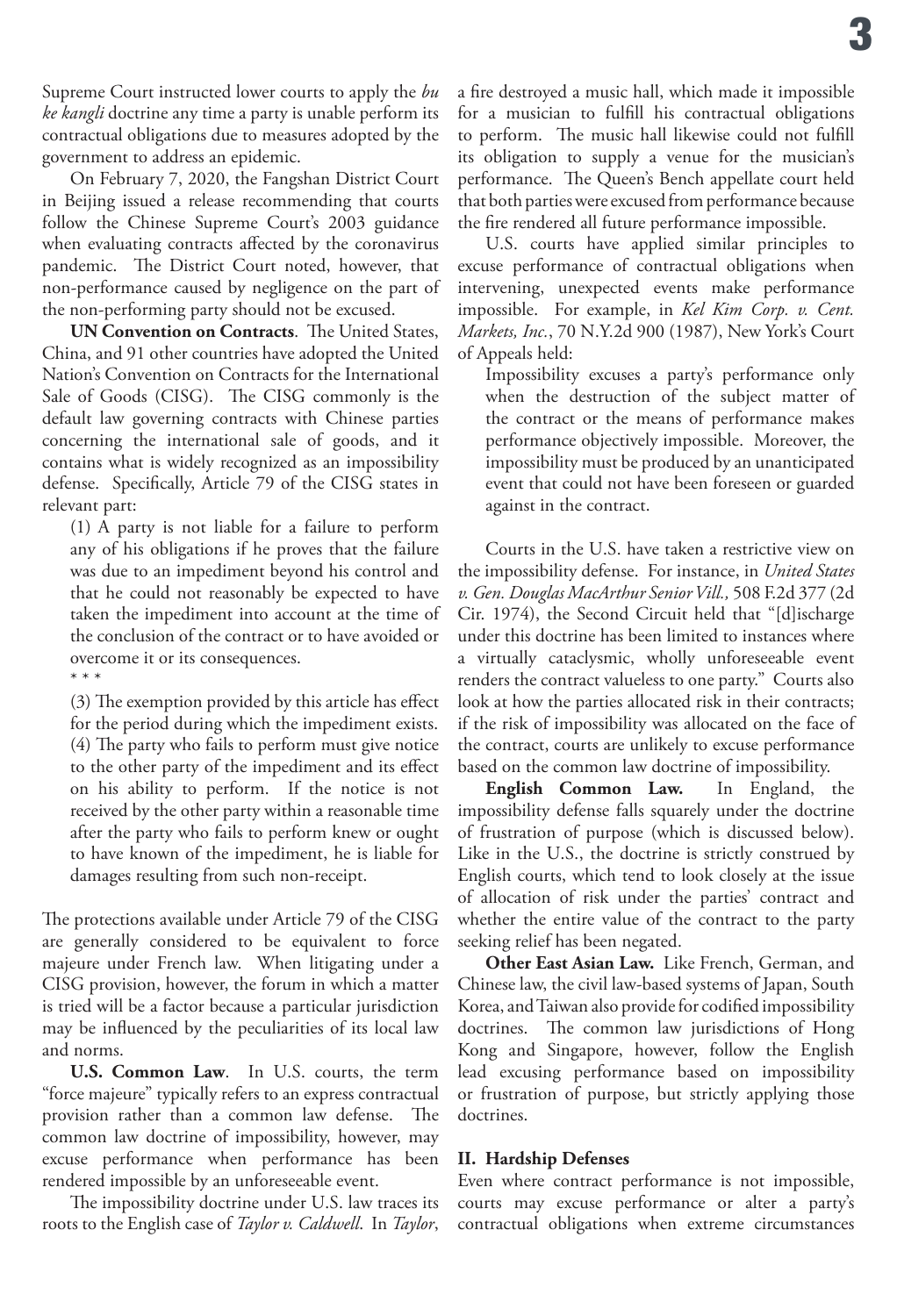render performance unforeseeably difficult. The discussion below provides an overview of the circumstances in which courts in various jurisdictions might excuse performance or reform contractual obligations based on a claim of hardship.

**French Law**. In 2016, amendments to the French Civil Code codified a hardship defense under French Law. Article 1195 to the French Civil Code now states:

If a change of circumstances that was unforeseeable at the time of the conclusion of the contract renders performance excessively onerous for a party who had not accepted the risk of such a change, that party may ask the other contracting party to renegotiate the contract. The first party must continue to perform his obligations during renegotiation.

In the case of refusal or the failure of renegotiations, the parties may agree to terminate the contract from the date and on the conditions which they determine, or by a common agreement ask the court to set about its adaptation. In the absence of an agreement within a reasonable time, the court may, on the request of a party, revise the contract or put an end to it, from a date and subject to such conditions as it shall determine.

There is little case law interpreting this provision and it remains to be seen how French courts might apply it to a pandemic. Given the massive disruption caused by the COVID-19 pandemic, it would be reasonable for French courts to seriously consider whether Article 1195 excuses contractual performance where the coronavirus pandemic has made contractual performance particularly onerous. The hardship doctrine could be useful when the conditions for the force majeure doctrine under the French Civil code are not satisfied. For instance, a party that has the ability to perform its obligations despite the massive disruption caused by the pandemic (hence negating force majeure), may ask a court to reform the terms of an agreement if performance becomes "excessively" more expensive or difficult than anticipated at the time of contracting. Still, given the lack of precedent, how the French courts will rule in any particular case is difficult to predict.

**German Law.** Germany's hardship doctrine, which dates back to the period of hyperinflation between the two world wars, is codified in Section 313 of the German Civil Code. Section 313 states:

(1) If circumstances which became the basis of a contract have significantly changed since the contract was entered into and if the parties would not have entered into the contract or would have entered into it with different contents if they had foreseen this change, adaptation of the contract may

be demanded to the extent that, taking account of all the circumstances of the specific case, in particular the contractual or statutory distribution of risk, one of the parties cannot reasonably be expected to uphold the contract without alteration.

(2) It is equivalent to a change of circumstances if material conceptions that have become the basis of the contract are found to be incorrect.

(3) If adaptation of the contract is not possible or one party cannot reasonably be expected to accept it, the disadvantaged party may revoke the contract. In the case of continuing obligations, the right to terminate takes the place of the right to revoke.

Like the doctrine reflected in the French Civil Code, courts apply Germany's hardship doctrine to reform a contract to account for a newfound hardship that was not anticipated at the time of contracting.

**Chinese Law**. In 2009, the Chinese Supreme Court (acting in a quasi-legislative capacity) adopted a hardship doctrine under the term *qingshi biangeng*. The *qingshi biangeng* doctrine provides:

After formation of a contract, if an objective situation occurs that the parties could not foresee at the time of contracting, and that is a major change which is not force majeure and does not qualify as a commercial risk, rendering continued performance of the contract manifestly unfair to one party or rendering its purpose unattainable, upon a request by a party to vary or terminate the contract, a court should confirm whether to vary or terminate the contract, in accordance with principles of fairness and taking into account the actual circumstances of the case.

Since the COVID-19 outbreak, lower courts in China, such as the Heilongjiang province court system, have issued guidance indicating that *qinshi biangeng*, like *bu ke kangli*, should be available for reformation or rescission of contracts affected by the pandemic. The court's guidance, however, also indicated that these doctrines should be applied only to unforeseeable events, which means, as a general matter, they will not be available for contracts executed after the current crisis became known.

**CISG**. Although practitioners generally agree that the CISG does not provide a contractual hardship defense, some courts and tribunals have applied Article 79 (related to impossibility) in hardship circumstances. Whether a particular tribunal will apply Article 79 to mere hardship depends on the tribunal that is presiding over the particular case.

**U.S. Law**. The U.S. common law doctrine related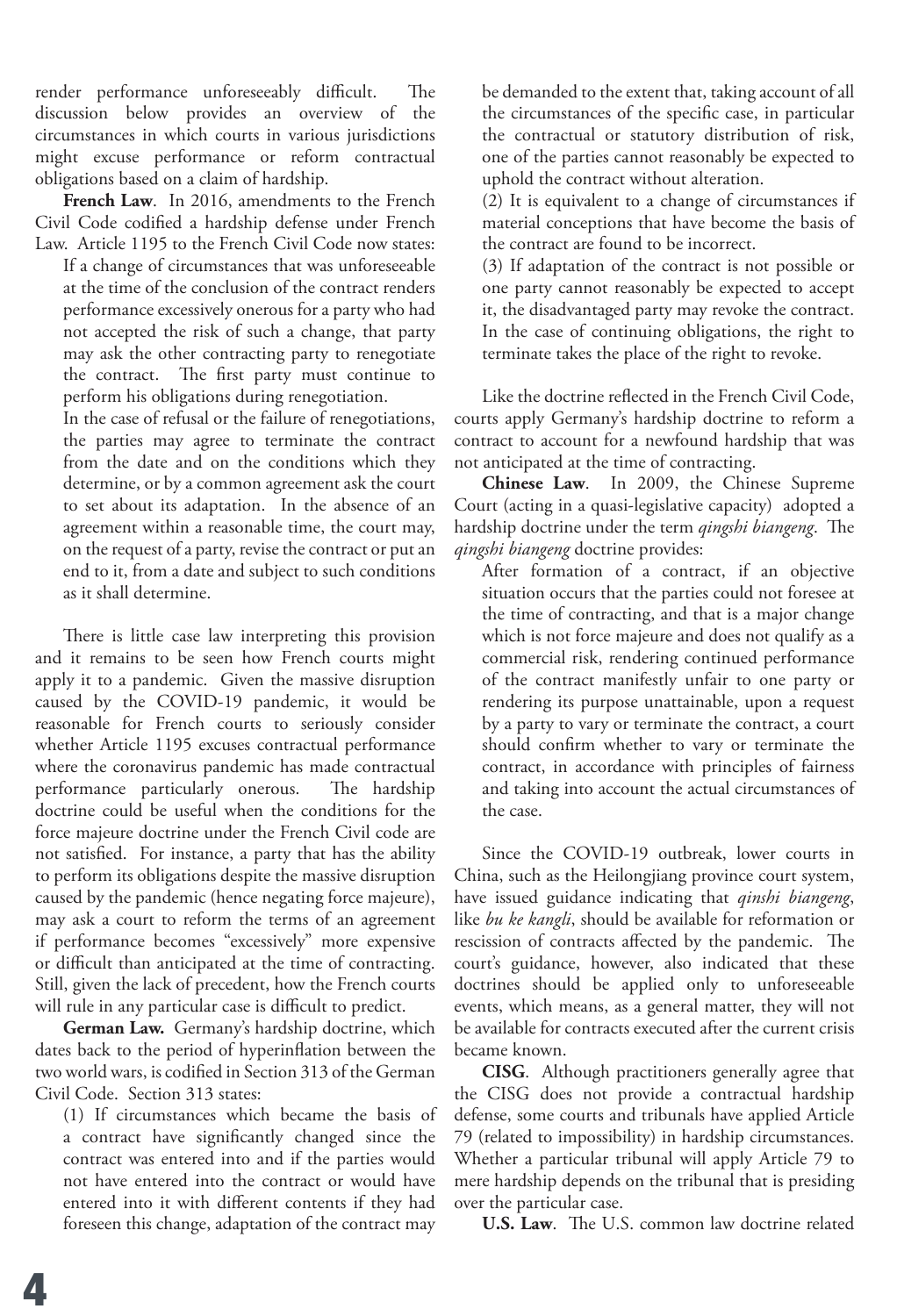to hardship is often called impracticability or frustration of purpose, and it again traces its roots to an English case, *Krell v. Henry*, 2 KB 740 (1903). In *Krell*, a tenant rented a premises overlooking the route for the coronation procession of King Edward VII. King Edward VII became ill and the procession was cancelled. The court held that the tenant was excused from his duty to pay rent because he could no longer receive his bargained-for benefit (a view of the coronation procession).

The principles underlying that decision are now reflected in Section 261 of the Restatement (Second) of Contracts and Article 2 of the Uniform Commercial Code (UCC), which has been adopted in nearly identical form by all U.S. states to govern contracts relating to the sale of goods.

Section 615(b) of the UCC provides that delayed delivery is excused when "performance as agreed has been made impracticable by the occurrence of a contingency the non-occurrence of which was a basic assumption on which the contract was made. . . ." Section 615 does not, however, extend to conditions or events that reasonably should have been anticipated by the parties at the time of contracting. For example, Comment 4 to UCC § 615 references *Ford & Sons Ltd. v. Henry Leetham & Sons Ltd*, 21 Com. Cas. 55 (1915), another English case, which held that routine changes in market prices are not a cognizable contractual hardship. On the other hand, a severe shortage of necessary materials caused by an unforeseeable, extreme event may create a hardship excuse. The outcome of any hardship defense will depend on the specific language of the contract at issue. For instance, in *N. Indiana Pub. Serv. Co. v. Carbon Cty. Coal Co.*, 799 F.2d 265, 267 (7th Cir. 1986), the Seventh Circuit held that the presence of a price floor and absence of a price ceiling in the parties' contract meant that the risk of price escalation had been passed on to the buyer, regardless of potential hardship caused by changes in market conditions.

A similar doctrine, frustration of purpose, may excuse performance where an unforeseeable event renders the mutually understood purpose of the contract worthless to one contracting party. The doctrine of frustration of purpose is embodied in Section 265 of the Restatement (Second) of Contracts, which states:

Where, after a contract is made, a party's principal purpose is substantially frustrated without his fault by the occurrence of an event the non-occurrence of which was a basic assumption on which the contract was made, his remaining duties to render performance are discharged, unless the language or the circumstances indicate the contrary.

Courts applying Section 265 hold that when an

unforeseeable event "makes one party's performance virtually worthless to the other, frustrating his purpose in making the contract," performance may be excused. *See, e.g., PPF Safeguard v. BCR Safeguard Holding*, 85 A.D.3d 506, 508 (N.Y. App. Div. 1st Dep't 2011 (citing Restatement (Second) of Contracts § 265 comment a)).

The Restatement further indicates that the frustrated purpose has to be the *sine qua non* of the contract, as understood by both parties at the time of contracting. For example, in *Rembrandt Enterprises, Inc. v. Dahmes Stainless, Inc.*, No. 5:15-CV-4248-LTS-KEM, 2017 WL 3929308 (N.D. Iowa Sept. 7, 2017), a large-scale farming enterprise sought to be excused from a contract to purchase a USD 9 million industrial egg dryer, which was part of its plans for an expansion of its operations. The farming enterprise canceled its expansion plans after the Avian flu forced it to cull half of its chickens and caused it to lose a lucrative contract to supply eggs to Kellogg. The purchaser sought to avoid its obligations, and the district court found that a force majeure clause in the parties' contract was not triggered because performance was not impossible. The court nonetheless allowed the case to proceed to trial on the issue of frustration of purpose, finding sufficient evidence to show that both parties might have understood the purpose of the contract was to support the purchaser's expansion of operations to meet demand from the anticipated Kellogg orders.

**English Law.** Under English law, hardship alone is not an excuse for performance, but frustration of purpose has been recognized as far back as *Krell v. Henry* (1903). The House of Lords Appellate Committee's decision in *National Carriers Ltd v. Panalpina (Northern) Ltd*., 1 AC 675 (1981), formulated the doctrine as follows:

Frustration of a contract takes place when there supervenes an event (without default of either party and for which the contract makes no sufficient provision) which so significantly changes the nature (not merely the expense or onerousness) of the outstanding contractual rights and/or obligations from what the parties could reasonably have contemplated at the time of its execution that it would be unjust to hold them to the literal sense of its stipulations in the new circumstances; in such case the law declares both parties to be discharged from further performance.

*National Carriers* involved a 10-year lease for a warehouse, which was interrupted by a government closure of the road leading to the warehouse that lasted for 20 months. Despite the severe interruption, the court held that the doctrine of frustration of purpose was not triggered because the road would be re-opened three years prior to expiration of the lease. And unlike the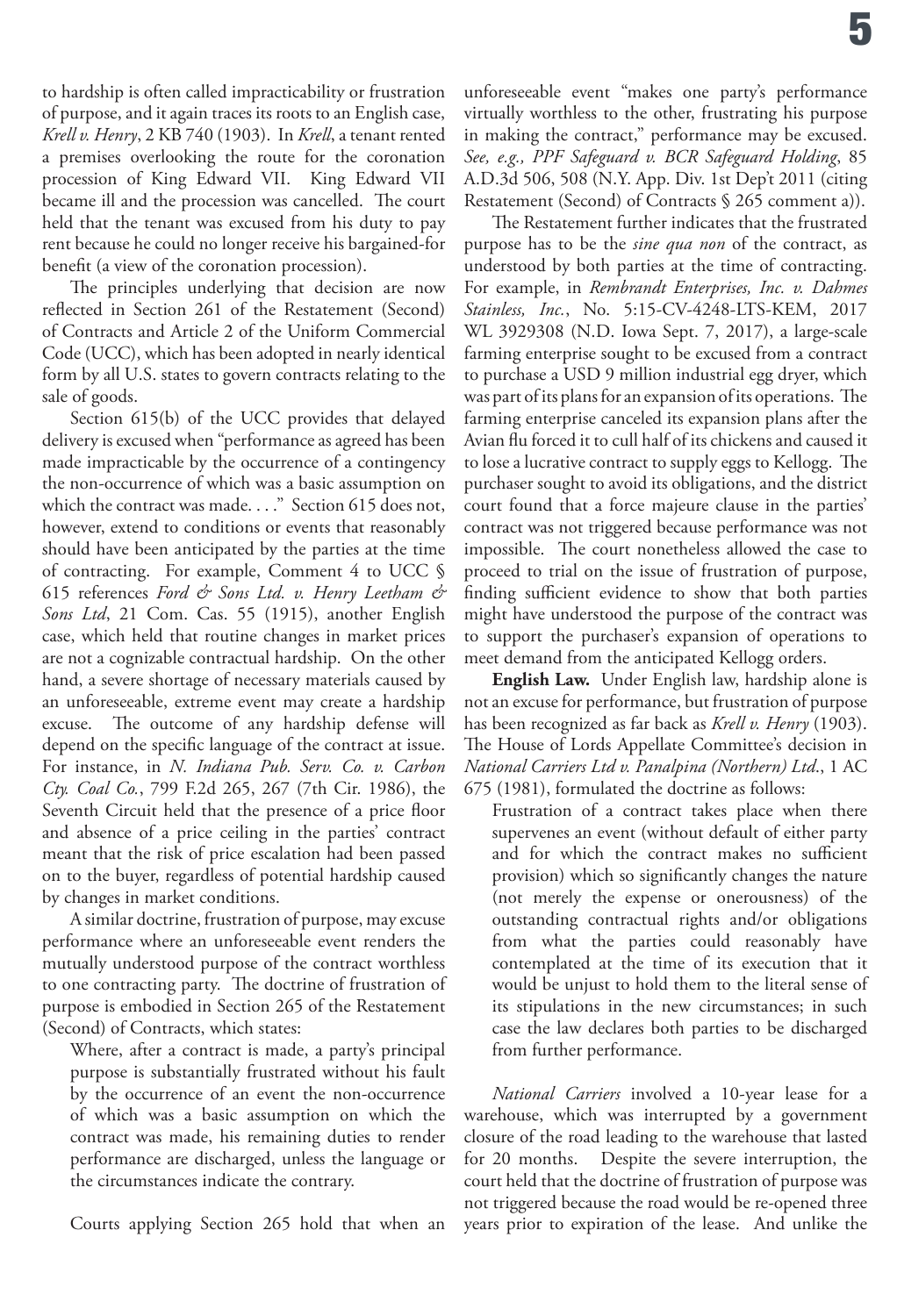relief available under French and German law to address hardship claims, the frustration of purpose doctrine under English law is not available to rewrite a contract to account for a temporary change in circumstances. Indeed, the reluctance of English courts to excuse contractual duties was explained recently by the English High Court in *Canary Wharf (BP4) T1 Ltd. v. European Medicines Agency* (2019) EWHC 335 (Ch): "[S]ince the effect of frustration is to kill the contract and discharge the parties from further liability under it, …[it] must not be lightly invoked and must be kept within very narrow limits."

**Other East Asian Law**. Hardship doctrines similar to those in the German Civil Code are available in the civil law systems of Japan, South Korea, and Taiwan. Hong Kong and Singapore, however, follow English law that hardship alone is not sufficient to excuse nonperformance.

#### **III. Supervening Event Clauses**

It is commonplace for contracts to contain express "force majeure" or "vis major" clauses. These clauses typically list events including acts of God, terrorist attacks, inclement weather, union strikes, riots, and wars which can excuse or modify contractual obligations. Some contracts also contain a separate hardship clause, which is often called a "material adverse change" or "material adverse effect" clause, which likewise can change a party's obligations or release a party from obligations it has not yet performed.

Courts in different jurisdictions take different approaches to the interpretation of express force majeure clauses. U.S. and English courts, for example, are reluctant to offer broad interpretations of force majeure provisions. In England, under the leading case of *British Electrical and Associated Industries (Cardiff) Ltd v. Patley Pressings Ltd.* (1953) 1 WLR. 280, a generic force majeure clause—which referred only to a "force majeure event" was held to be void for uncertainty. Another English court recently held in *Maritime Inc. v. Limbungan Makmur SDN BHD* (2019) EWCA Civ 1102 that a force majeure clause will apply only where a defined force majeure event was the sole cause of a party's non-performance. U.S. courts also are reluctant to extend a force majeure clause to situations not specifically identified in a contract. For example, the New York Court of Appeals held in *Kel Kim Corp.* that "[o]rdinarily, only if the force majeure clause specifically includes the event that actually prevents a party's performance will that party be excused."

Depending on the governing body of law, parties should also be aware that an express contract clause may supplant rights of recourse that otherwise would be available. For instance, in France, the force majeure regime in Article 1218 of the Civil Code can be

contractually amended, and therefore restrictive lists of qualifying events in force majeure clauses might narrow the scope of relief available. The same result could occur under English law when the contract addresses the consequences of a supervening event through a force majeure clause. Under such circumstances, a party may not be able to pursue recourse to the doctrine of frustration.

#### **IV. Conclusion**

Given the widespread, unexpected, and still uncertain economic impact of the COVID-19 pandemic, commercial disputes are inevitable. Whether a business anticipates disruptions caused by the crisis or is already experiencing them, it should take stock of its potential legal options, both under governing law and the terms of the specific contracts that are affected. Specifically, businesses should consider taking the following actions:

- Examine each affected contract's governing law and forum selection clauses, or determine the body of law that might be applicable and where litigation can be filed. The controlling law and forum may shape whether and in what form a defense to non-performance is available, and also may shape how the express terms of a supervening event clause will be construed.
- Review the specifics of any supervening event clauses in the affected contract, especially to see if they include epidemic or pandemic events or, alternatively, a generic definition or some other term that could arguably cover the event. It also is advisable to review any contractual provisions with respect to notices that may be required to trigger such a clause.
- Review insurance contracts to determine whether there is coverage for force majeure events.

Going forward, businesses also should consider the following:

- When drafting new contracts where performance could be interrupted by the effects of an epidemic, consider specifying the contract's purpose in recitals or elsewhere. Express identification of the contract's purpose can later be used by a court or tribunal to determine whether the purpose of the contract has been frustrated.
- Tailor force majeure or material adverse change clauses to account for the COVID-19 pandemic and potential follow-on effects. For material adverse change clauses, consider whether price adjustment mechanisms or adjustment to performance deadlines are appropriate. **<sup>Q</sup>**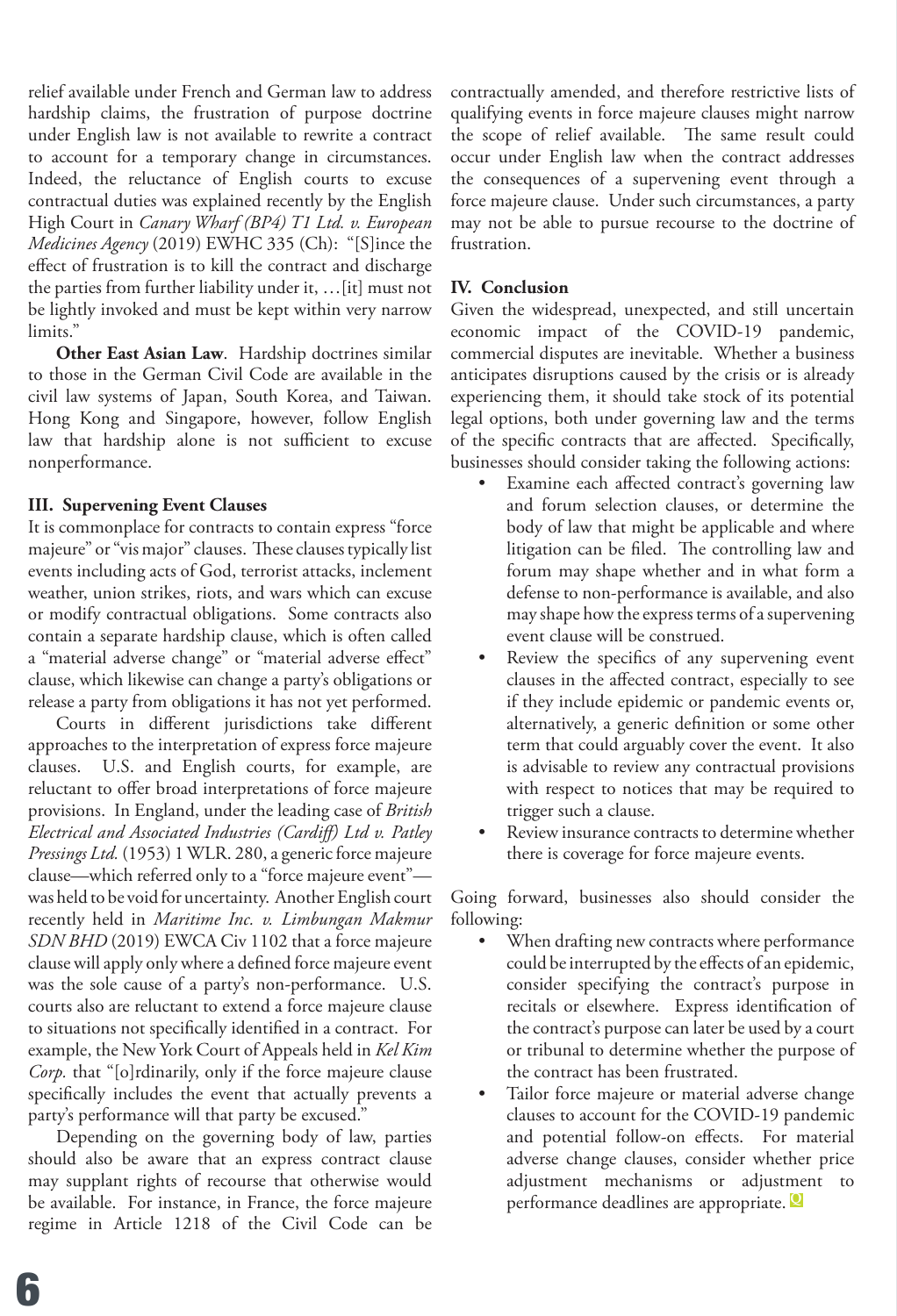## NOTED WITH INTEREST

#### **Cambridge Analytica Found Liable for Violating Section 5 of the Federal Trade Commission Act, 15 U.S.C. § 45, and the European Union-United States Privacy Shield Framework**

Cambridge Analytica LLC was a U.S. consulting firm and marketing agency that became known for its involvement in the Facebook-Cambridge Analytica scandal relating to the 2016 U.S. elections. Although the company became insolvent and closed its U.S. operations in 2018, its impact on data collection and privacy issues continues. On December 6, 2019, the Federal Trade Commission (FTC), an independent U.S. agency whose role is to protect consumers and competition across broad sectors of the economy, issued an order finding Cambridge Analytica violated Section 5 of the FTC Act, 15 U.S.C. § 45 by making (a) false and deceptive representations to Facebook users to collect their personal data; and (b) false and deceptive statements regarding its participation in the European Union-United States Privacy Shield framework (Privacy Shield). The FTC Opinion is noteworthy because it applies Section 5 to harvesting personal information on social media and the Privacy Shield.

#### **Background**

In March 2019, the FTC launched an investigation concerning Cambridge Analytica's representations to tens of millions of Facebook users that their user names and other identifiable information were not being collected while, in reality, that information was being harvested for voter-profiling and targeted advertising. Cambridge Analytica harvested data without the users' consent through GSRApp, an application developed by Alekdandr Kogan, an America data scientist and research associate at the University of Cambridge. The FTC filed an administrative complaint against Cambridge Analytica on July 24, 2019. Facebook ultimately settled a related case, and agreed to pay a \$5 billion penalty, which is the largest penalty ever imposed by the FTC for a violation of consumers' privacy.

The Cambridge Analytica saga started in late 2013 when researchers at the Psychometrics Center of the University of Cambridge developed an algorithm that could predict an individual's personality traits based on "likes" of public Facebook pages. For instance, when a person "liked" Facebook pages related to *How to Lose a Guy in 10 Days*, George W. Bush, and hip-hop, the algorithm used that specific combination of data points to predict certain personality traits, such as a conservative and conventional personality. The researchers asserted that their algorithm could predict an individual's personality traits better than the person's co-workers, friends, or family. Cambridge Analytica offered voterprofiling, micro-targeting, and other marketing services to U.S. political campaigns and other clients.

Cambridge Analytica collected (1) profile data from 250,000 to 270,000 Facebook users in the U.S.; and (2) "likes" and personal information from up to 65 million "friends" of those Facebook users (30 million of which were identifiable U.S. consumers). Cambridge Analytica ultimately used that data to perform targeted advertising related to the 2016 U.S. elections.

#### **The FTC's Opinion and Order**

Section 5 of the FTC Act gives the FTC the power to prohibit, *inter alia,* "unfair or deceptive acts or practices in or affecting commerce." While Section 5 does not *per se* provide the FTC authority to protect consumers' privacy, Section 5 has been construed to allow the FTC to safeguard consumers whose privacy has been invaded through deceptive acts.

The FTC's three-step inquiry to determine whether Cambridge Analytica's representations were deceptive and violated Section 5 consisted of assessing (1) what claims were conveyed; (2) whether those claims were false, misleading or unsubstantiated; and (3) whether the claims were material. The FTC looked into Cambridge Analytica's representations to Facebook users, such as "We want you to know that we will NOT download your name or any other identifiable information – we are interested in your demographics and likes," and found them to be false. The FTC then found that Cambridge Analytica's false representations to Facebook users that the company would *not* download names or other identifiable information were material because they "involve[d] information that is important to consumers and, hence, likely to affect their choice of, or conduct regarding, a product." The FTC thus found that Cambridge Analytica violated Section 5.

To remedy Cambridge Analytica's violation, the FTC (i) prohibited Cambridge Analytica from making misrepresentations regarding how it collects, uses, shares, or sells consumer information; (ii) ordered Cambridge Analytica to delete the Facebook data it obtained, along with all associated work product; and (iii) permanently enjoined Cambridge Analytica from disclosing, using, selling, or receiving any benefit from the information it collected.

The FTC also found Cambridge Analytica liable for deceptive acts and practices related to its participation in the Privacy Shield.The Privacy Shield is an agreement between the European Commission (EC)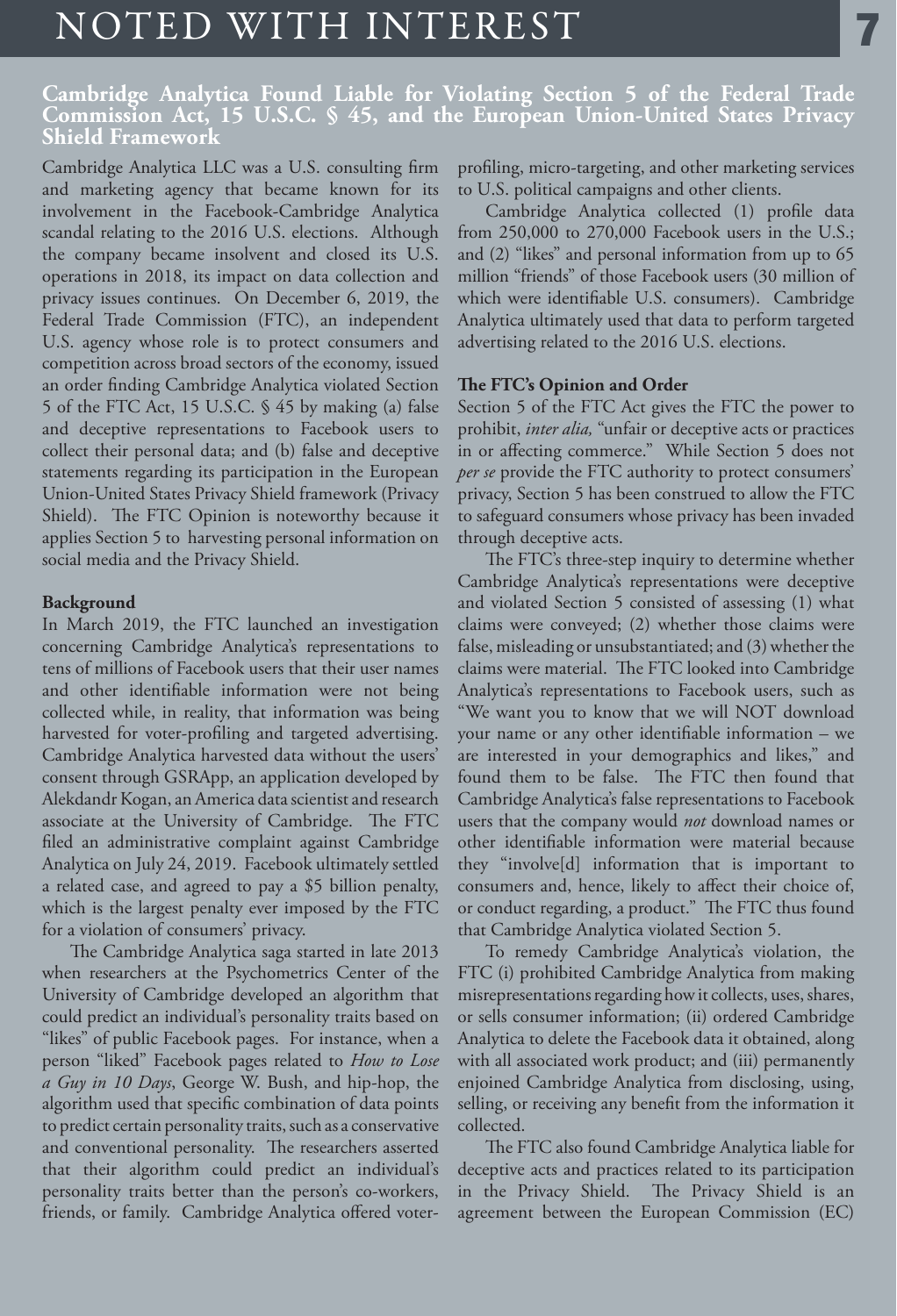# NOTED WITH INTEREST (cont.)

and the U.S. Department of Commerce that protects personal data transferred from the European Union to the United States and allows companies on both sides of the Atlantic to comply with the requirements of the 1995 European Union Directive on Data Protection. Every company participating in the Privacy Shield must self-certify to the Department of Commerce that it is in compliance with the Privacy Shield principles and requirements in line with the 1995 EU Directive standards, and companies must annually re-certify that they remain in compliance with those principles.

To date, the FTC has filed enforcement actions against 21 companies, including Cambridge Analytica, for failing to adhere to the requirements of the Privacy Shield. In the case of Cambridge Analytica, the FTC found that the company had represented to the public that it was participating in the Privacy Shield program and adhering to its principles, but it had failed to renew its certification after it had expired. As a result, the FTC prohibited the company from (i) making misrepresentations regarding the extent to which Cambridge Analytica participates in any privacy or security program sponsored by a government, selfregulatory, or standard-setting organization; and (ii) possessing or controlling personal information from European Union residents that Cambridge Analytica received while participating in the Privacy Shield. The FTC also ordered the company to comply with its continuing obligations under the Privacy Shield by,

among other things, applying Privacy Shield protections to the personal information it received, protecting such information by means authorized under EU law, or returning or deleting such personal information.

Cambridge Analytica is just one of many companies targeted by the FTC for non-compliance with the Privacy Shield. The FTC recently reached settlements with companies such as Click Labs Inc. and Incentive Service Inc. which falsely claimed to participate in the Privacy Shield, and Global Data Vault LLC and TDARX, Inc. which failed to renew their certifications for the program.

#### **Takeaway**

Companies should carefully read and update their privacy policies to make sure they honor their representations to consumers about how they collect, use, share, and sell consumer data. Furthermore, with regard to the Privacy Shield or similar programs, companies representing that they participate in such programs must make sure that they are properly registered and follow all program requirements. In the event a company decides to withdraw from the Privacy Shield, it should contemporaneously remove references to the program from its website, and set up mechanisms to appropriately protect, securely return, or delete information collected while participating in the program. **Q**

## PRACTICE AREA NOTES

#### Appellate Practice Update

#### **One Quarter of All Federal Appellate Judges Appointed by Trump; Few Vacancies Remain**

For nearly every litigant, the federal court of appeals represents the last opportunity for relief, rendering the composition of the federal appellate courts an important data point to consider in planning legal strategy. In his first three years in office, President Trump has moved swiftly in appointing—and the Senate has moved swiftly in confirming—appellate court judges. Currently, only one judgeship on a federal court of appeals is vacant. Judicial Vacancies, https://www.uscourts.gov/judgesjudgeships/judicial-vacancies.

In the past three years, nearly 200 new judges have been appointed to the federal judiciary, including two Supreme Court justices and 51 judges on the courts of appeals. *Judgeship Appointments by President*, https:// www.uscourts.gov/sites/default/files/apptsbypres.pdf.

At the close of 2019, President Trump had appointed one-quarter of all judges on the federal appellate courts.

These appointments have flipped three courts of appeals from courts with a majority of Democraticappointed active judges to a majority of Republicanappointed active judges. Prior to the start of the Trump Administration, a majority of active judges on the Second Circuit, the Third Circuit, and the Eleventh Circuit had been appointed by Democratic administrations. As the new decade begins, the Second Circuit now has seven active Republican-appointed judges, five of whom were appointed under the Trump Administration, compared to six active judges appointed during Democratic administrations. On the Third Circuit, President Trump has appointed four of the fourteen active judges, bringing the total number of Republican-appointed judges to eight. And five new judges have joined the Eleventh Circuit in the past three years, with one more recently confirmed by the Senate. That will bring the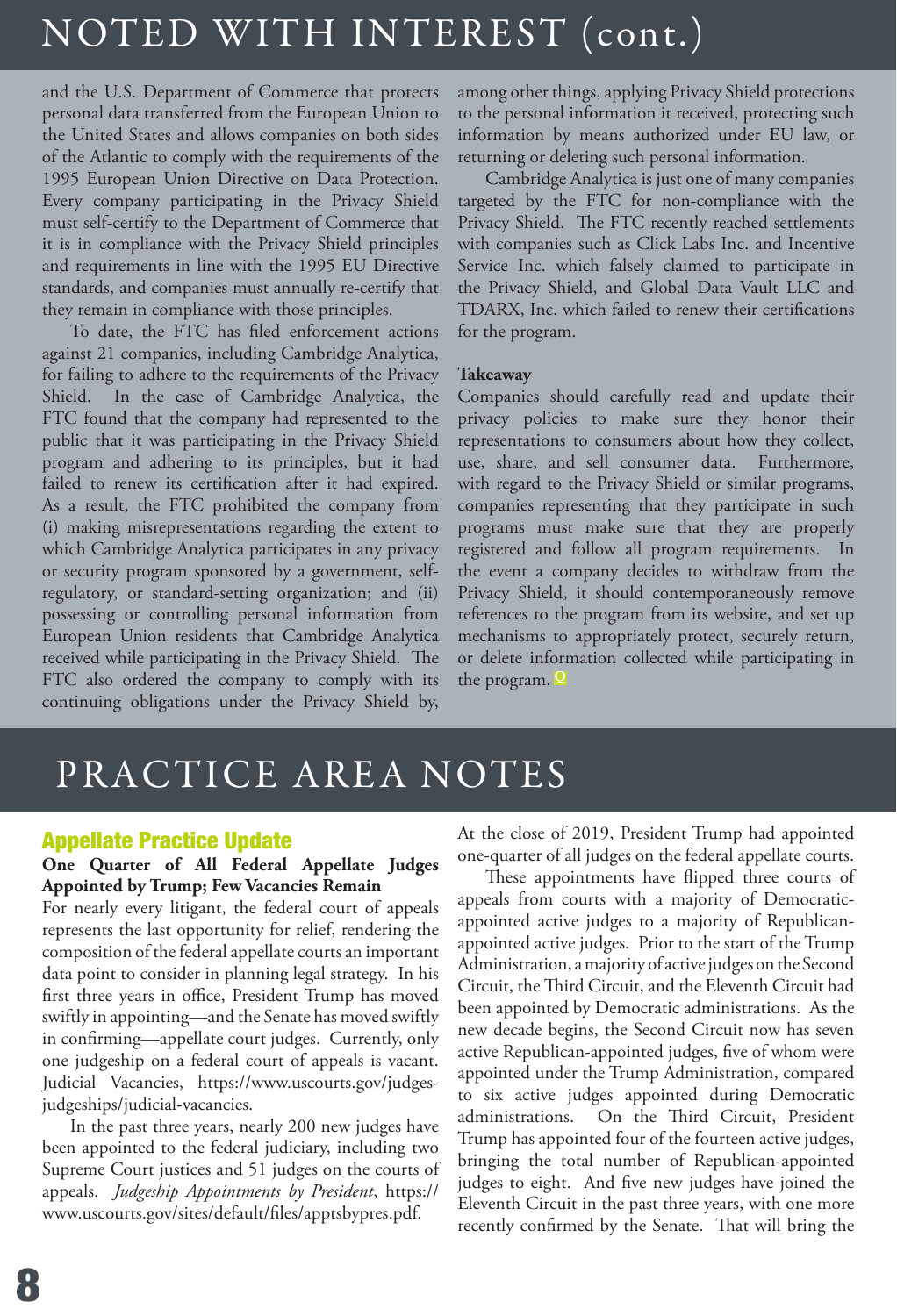## PRACTICE AREA NOTES

total number of Republican-appointed active judges to seven, compared to only five Democratic-appointed Eleventh Circuit judges. President Trump is expected to appoint one more judge to fill an anticipated vacancy on the Eleventh Circuit in 2020.

Several other circuit courts have seen an increase in the number of Republican-appointed judges. For instance, although the Ninth Circuit maintains a majority of active judges nominated by Democratic presidents, ten new judges have joined the Ninth Circuit in the past three years. Thus, thirteen of the twentynine active Ninth Circuit judges were appointed during a Republican administration. The Fifth Circuit now has five Trump-appointed judges, with one additional vacancy remaining. If the Senate confirms a Trump appointee for that vacancy, the Fifth Circuit will have twelve Republican-appointed judges out of seventeen active judges. President Trump also has appointed six judges to the Sixth Circuit, setting the total number of Republican-appointed active judges on the court at eleven, compared to five appointed by Democratic administrations.

The appointment of 51 courts of appeals judges in the past three years already exceeds the total number of federal appellate court judges appointed during the eight years of the Obama Administration. But, of course, these judges did not all replace judges appointed by Democratic administrations. In fact, the majority of the new federal appellate judges replaced judges who also had been appointed by Republican administrations.

The spate of appointments has changed the composition of the courts of appeals in another way—by lowering the average age of the active judges. Because every court of appeals judge who takes "senior status" creates a vacancy for a new "active status" judge, the new appointees are generally much younger than the judges they have replaced. Yet, although 51 circuit court judges have been confirmed in the past three years, that pace certainly will not continue because only one current vacancy remains.

#### Bankruptcy and Restructuring Litigation Update

#### **Protecting Intellectual Property in Bankruptcy**

In the modern economy, intellectual property is often a business's most valuable asset. The treatment of intellectual property under Title 11 of the United States Code (the "Bankruptcy Code"), therefore, has a significant impact on the value of a corporate debtor and the assets that are available to the company's creditors. The Bankruptcy Code balances the rights of debtors, license counterparties, and other creditors, to establish whether a debtor can monetize its intellectual property or retain its intellectual property rights.

Here are the general rules that govern the treatment of intellectual property rights held by a debtor:

- *• Where the debtor is a licensee under an exclusive IP license*: The debtor holds freely alienable property rights in the IP.
- *• Where the debtor is a licensee under a non-exclusive IP license*: The debtor *may* be able to retain the IP rights but almost certainly *cannot* sell those rights to others.
- *• Where the debtor is a licensor under an exclusive IP license*: Absent an avoidable transfer, the debtor cannot rescind the license; therefore, the debtor cannot grant other parties licenses to use the same IP.
- *• Where the debtor is a licensor under a non-exclusive IP license*: Absent an avoidable transfer, the debtor cannot rescind the license, but the nonexclusive license does not prohibit the debtor from granting other parties licenses to use the same IP.

#### **The Debtor as Licensee: Selling Licenses**

Federal copyright and patent laws prohibit a licensee from assigning non-exclusive intellectual property rights to a third party. Bankruptcy courts abide by this restriction. *See, e.g.*, *In re Golden Books Family Entertainment, Inc.*, 269 B.R. 300 (Bankr. D. Del. 2001) (non-exclusive licenses cannot be assigned under federal copyright law); *Perlman v. Catapult Entertainment, Inc. (In re Catapult Entertainment, Inc.)*, 165 F.3d 747 (9th Cir. 1999) (assignment of non-exclusive patent license is prohibited by federal patent law). Similarly, the court in *In re Trump Entm't Resorts, Inc.* held that "trademark licenses are not assignable in the absence of some express authorization from the licensor, such as a clause in the license agreement itself." 526 B.R. 116, 123 (Bankr. D. Del. 2015) (citing *In re XMH Corp.*, 647 F.3d 690, 695 (7th Cir. 2011) ("as far as we've been able to determine, the universal rule is that trademark licenses are not assignable in the absence of a clause expressly authorizing assignment"); *see also Miller v. Glenn Miller Prods., Inc.*, 454 F.3d 975, 988, 992-93 (9th Cir. 2006); 3 McCarthy on Trademarks § 18:43 (4th ed. 2010)). Given the alienability restrictions on non-exclusive intellectual property, a debtor seeking to sell such assets must generally obtain the consent of the licensor. In some instances, however, the license itself may permit a sale or assignment of the licensed rights. *See Murray v. Franke-Misal Technologies Group, LLC (In re Supernatural Foods, LLC)*, 268 B.R. 759 (Bankr. M.D. La. 2001) (license permitting assignment in connection with *sale of substantially all assets* amounted to requisite consent to transfer).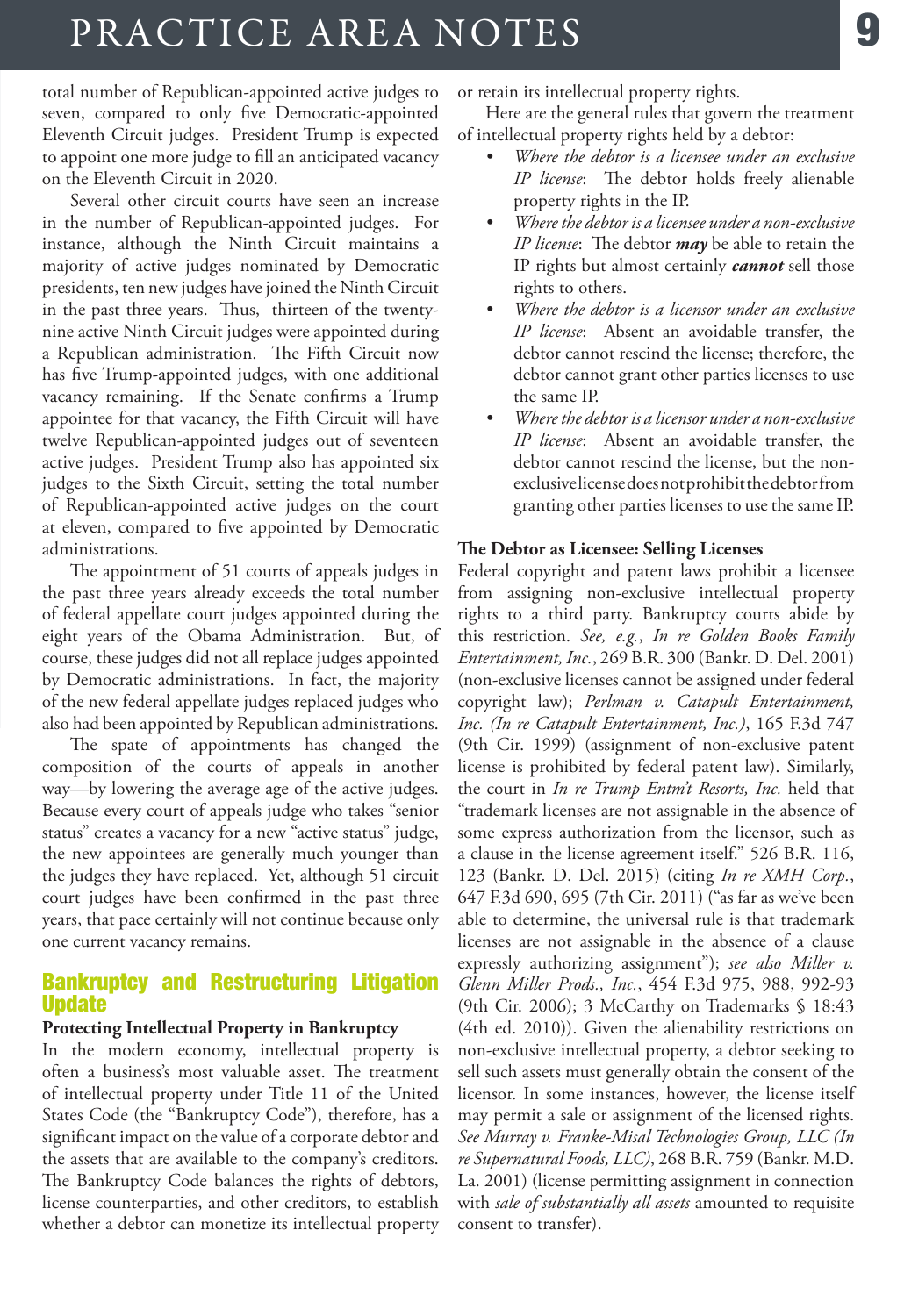# PRACTICE AREA NOTES (cont.)

In contrast to non-exclusive licenses, federal law permits a licensee to freely transfer exclusive patent and copyright licenses. Bankruptcy courts follow this rule. *See In re Golden Books Family Entertainment, Inc.*, 269 B.R. 311 (Bankr. D. Del. 2001) (exclusive copyright license assignable under copyright law) (citing *In re Patient Educ. Media, Inc.*, 210 B.R. 237 (Bankr. S.D.N.Y. 1997)). Trademark licenses stand as the lone exception to the free alienability of an exclusive license. "The general prohibition against the assignment of trademark licenses absent the licensor's consent is equally applicable to both exclusive and non-exclusive trademark licenses." *Trump Entm't*, 526 B.R. at 127.

#### **The Debtor as Licensee: Retaining Licenses**

While a non-exclusive license cannot be assigned, it is an open question whether a reorganized debtor nevertheless retains its intellectual property. *See* 11 U.S.C. § 365(a) (permitting debtors to assume executory contracts). Some jurisdictions, such as the Third and Ninth Circuits, do not permit reorganized debtors to retain their licenses. Others, including the First, Fourth, and Fifth Circuits, permit debtors to assume their prepetition intellectual property licenses.

The Third Circuit pioneered the "hypothetical" test under which the bankruptcy court must replace the debtor (whether or not reorganized) with a hypothetical third party to determine whether the third party would be able to acquire the license. If the hypothetical third party could not acquire the license, then the debtor cannot retain it. *See In re West Elecs., Inc.*, 852 F.2d 79, 83 (3d Cir. 1988). Unfortunately, the "hypothetical" test yields value-decimating results. *See, e.g.*, *In Re Access Beyond Technologies, Inc.*, 237 B.R. 32 (Bankr. D. Del. 1999) (on a motion to sell assets, the court determined that non-exclusive patent license was non-assumable and nonassignable); *see also In re Catapult Entertainment, Inc.*, 165 F.3d 747 (9th Cir. 1999) (the plain language of section  $365(c)(1)$  precluded the debtor from assuming the intellectual property licenses because federal patent law renders patent licenses personal and nondelegable).

Under the "actual" test applied in other circuits,

courts allow a debtor to retain a license, reasoning that the retention and use of the license is not an assignment of the license. As long as the debtor does not assign the license, courts applying the "actual" test hold that there is no reason to analyze whether the debtor can compel the licensor to accept performance from a third party. *See, e.g.*, *Institut Pasteur v. Cambridge Biotech Corp.*, 104 F.3d 489, 493 (1st Cir. 1997). The Fourth Circuit and Fifth Circuit have adopted the "actual" test. *See RCI Tech. Corp. v. Sunterra Corp. (In re Sunterra Corp)*. 361 F.3d 257 (4th Cir. 2004); *In re Mirant Corp.*, 230 B.R. 693, 705 (5th Cir. 1999). And although the Second Circuit has not ruled on this issue, bankruptcy courts within the Second Circuit have adopted the "actual" test. *See, e.g.*, *In re Adelphia Communications Corp.*, 359 B.R. 65 (Bankr. S.D.N.Y. 2007).

#### **Consequences and Conclusions**

Generally, the Bankruptcy Code's treatment of intellectual property follows applicable non-bankruptcy law. In a bankruptcy proceeding, a rejection of a license (equivalent to breach) has the same consequences as a breach outside the bankruptcy context. Similarly, the Bankruptcy Code neither expands nor contracts a debtor's ability to sell its intellectual property.

There are, however, some areas where the Bankruptcy Code departs from applicable non-bankruptcy law. In those areas, the determination of rights to intellectual property therefore depends on the debtor's jurisdiction and the non-bankruptcy law applicable to intellectual property. Careful planning can mitigate the effect of these exceptions. Using the "hypothetical" test as an example: Negotiating a plan of reorganization prior to filing a petition for bankruptcy relief may help a company obtain the consent of its intellectual property licensors, thereby permitting the company to retain its intellectual property during the company's bankruptcy proceeding. Alternatively, a company with substantial holdings of intellectual property may elect to file for bankruptcy in a jurisdiction that uses the "actual" test under which the debtor may be able to retain the license and reorganize under a bankruptcy plan. **Q**

### Partner Luke Nikas Is Recognized by Crain's 40 Under 40 class of 2020

*Crain's New York Business* recognized partner Luke Nikas in the publication's 40 Under 40 annual listing. The award celebrates the most professionally accomplished rising stars under the age of forty. Nikas' experience representing clients in complex litigation and in the art world helped secure his place in the award class of 2020. In 2019, Nikas obtained a major copyright victory for the Andy Warhol Foundation that will have a lasting impact on the art world and the law of fair use. Among other victories that contributed to the award, Nikas secured the dismissal of a case against tennis star Naomi Osaka, the dismissal of a defamation claim against Alec Baldwin, and the dismissal of numerous claims against Morgan Art Foundation, a patron of the late artist Robert Indiana and the owner of the rights to his most famous works, including the iconic LOVE sculpture. **Q**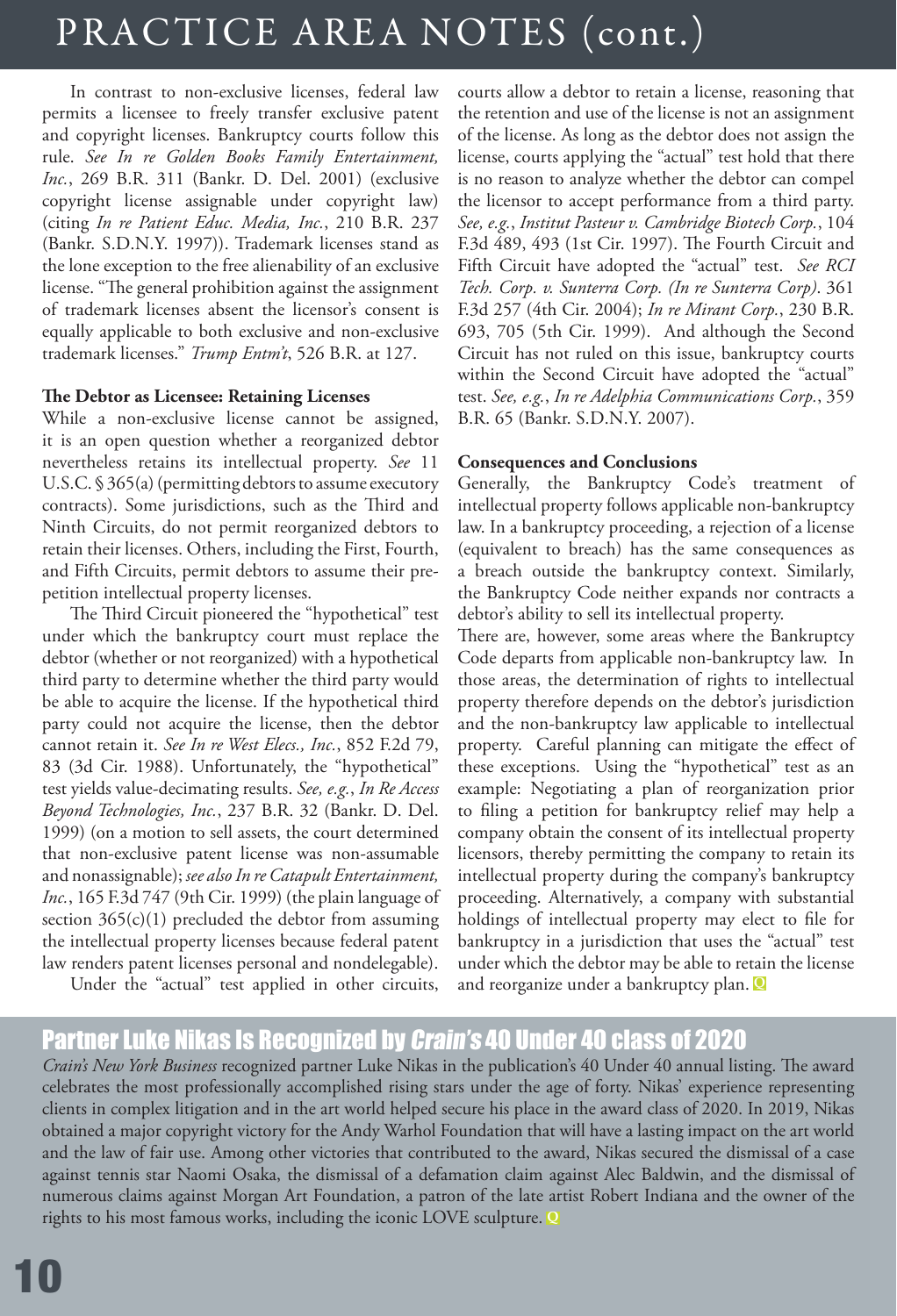# VICTORIES

#### **Quinn Emanuel Wins Asylum for Mother and Child**

Quinn Emanuel represented, on a pro bono basis, a young Honduran mother (Y. U-R) and her son (D. M-U) in their quest for asylum in the United States. For their protection, we have not identified them by name.

Beginning when she was 10 years old, Y. U-R was groomed by D. M-U's father—a 25 year-old man. In a country where the age of consent is 18, Y. U-R had two children by the age of 16. D. M-U's father violently abused Y. U-R, and twice nearly killed her. As a baby, D. M-U was so afraid of his father that he would cry himself purple whenever his father came near.

To make matters worse, Y. U-R was also in the crosshairs of the local gang boss, who had killed her brother and driven her sister out of the country. The gang boss told Y. U-R that he had paid a hit man to kill her but, unlike her brother, her head would be cut off and sent to her mother. After a failed attempt to kidnap her, Y. U-R fled with D. M-U to the United States, where she sought asylum. Y. U-R's "sin" in all of this was to tell men to stop abusing women, that women are not property to be mistreated, and that women deserved respect like anybody else.

It is nearly impossible for anyone who is a victim of domestic violence or gang violence to get asylum. Also, because certain applicants—including Y. U-R and D. M-U—are forced to wait in Tijuana for their court dates, it can be dangerous for an applicant to pursue an asylum claim. That was the case for Y. U-R and D. M-U , because the gang boss's brother showed up in Tijuana shortly after they did.

After multiple hearings, the Court issued a lengthy decision granting asylum. We expect the Court's written decision will be frequently cited in the future to help others seeking asylum, particularly victims of gender-based violence in Central American countries.

#### **Complete Defense Verdict in Section 10(b) Securities Fraud Trial**

On January 29, 2020, in one of the rare Section 10(b) securities fraud cases to go to trial, Quinn Emanuel obtained a complete defense verdict for C3.ai, its CEO, Thomas Siebel, and former COO, David Schmaier. Plaintiffs—who were former shareholders of an energy efficiency start-up "E2.0"—asserted claims of federal securities fraud, Delaware common law fraud, and breach of contract arising from C3's acquisition of E2.0 in 2012. Plaintiffs alleged damages of \$68.75 million, but instead walked away with nothing and were ordered to pay Defendants' attorney's fees and costs.

The litigation arose from a 2012 stock-for-stock merger through which C3, a leading AI software provider, acquired E2.0. C3 pursued the merger believing E2.0's software, which focused on the residential market, could complement its own software for large commercial and industrial companies. E2.0 believed the possibility of obtaining equity in an early-stage company founded by Siebel was a "once in a lifetime proposition."

Although C3 had hoped the E2.0 business would thrive post-merger, it did not. Within months, the E2.0 business unit was shut down and its residential software was abandoned. Plaintiffs brought suit, claiming Defendants (1) falsely represented that C3 was worth \$500 million during merger negotiations; (2) made a number of other misrepresentations regarding C3's business and prospects; and (3) breached the merger agreement by interfering with E2.0's ability to meet its "earnout" and not issuing "holdback" shares due to indemnification breaches.

Following a 7-day bench trial, Judge Colm Connolly of the United States District Court for the District of Delaware rejected each of the Plaintiffs' claims. In his written opinion, Judge Connolly repeatedly wrote that C3's witnesses were "highly credible," while simultaneously finding that Quinn Emanuel had shown the Plaintiffs' witnesses were "not credible" based on their "demeanor" and the fact that their testimony contradicted the credible testimony of C3 witnesses and the documentary record. The Court also found there was no credible evidence that Defendants represented C3 was worth \$500 million, or made any other misrepresentations, finding instead that we had "clearly established that Defendants were transparent with Plaintiffs throughout the merger negotiations." The Court concluded its opinion by awarding our clients their attorneys' fees and costs in defending the action, completing the across-the-board victory. **Q**